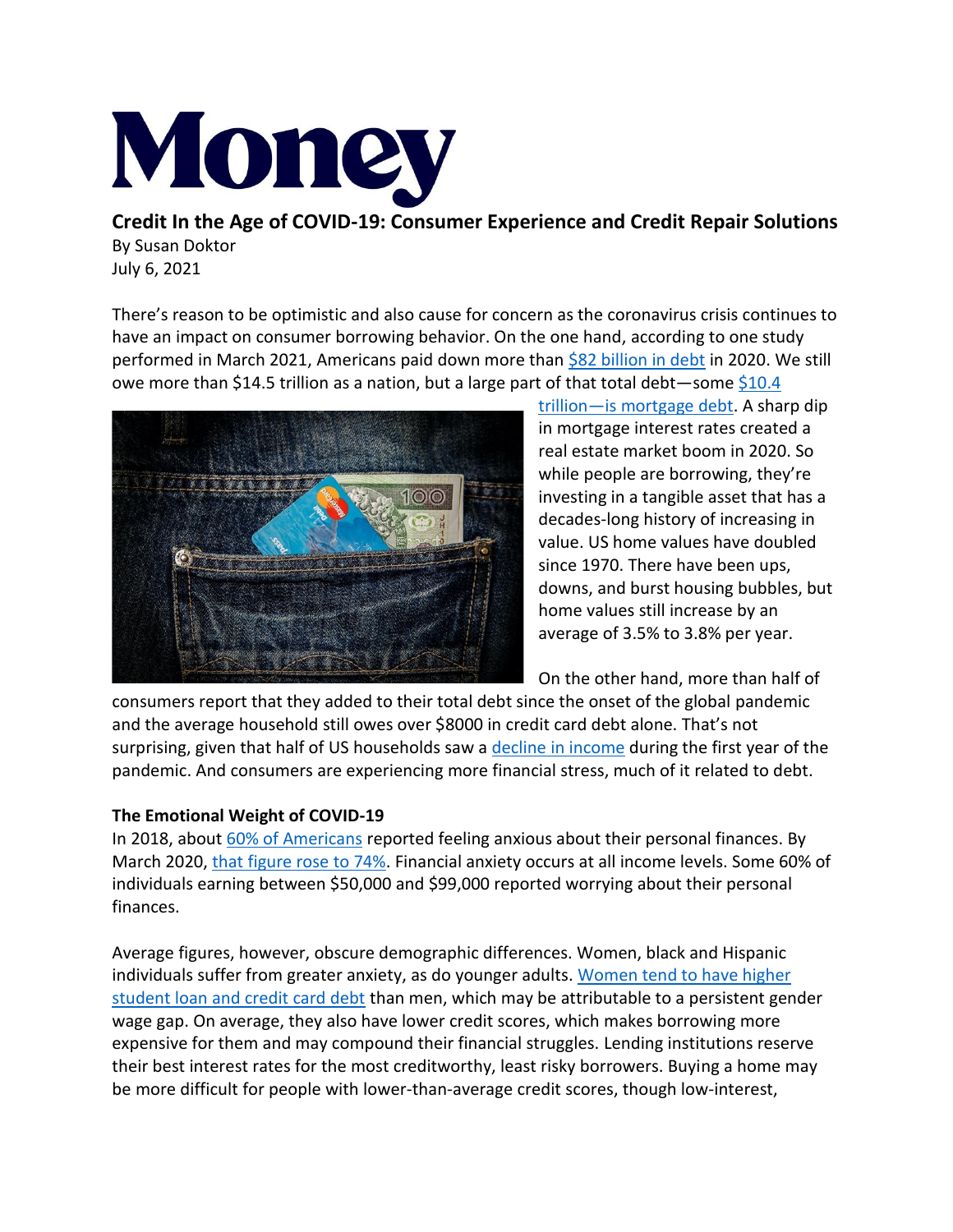government-guaranteed mortgages like USDA and [VA loans](https://money.com/best-va-loans/) can help eligible borrowers surmount a poor credit history.

But financially literate people defined as those who can answer the standard "Big 3" financial literacy test questions—are at least 10% less likely to experience financial anxiety, strengthening the case once again, for making financial education a core part of elementary school, high school, and college curricula.

## **Sound Strategies for Debt Relief**

Overwhelming debt and credit woes can often be addressed by improving consumers' basic understanding of



borrowing and budgeting. The US is home to a large network of [not-for-profit financial](file:///C:/Users/kburnell/Downloads/The%20US%20is%20home%20to%20a%20large%20network%20of%20not-for-profit%20financial%20counseling%20agencies)  [counseling agencies.](file:///C:/Users/kburnell/Downloads/The%20US%20is%20home%20to%20a%20large%20network%20of%20not-for-profit%20financial%20counseling%20agencies) Credit counseling resources, including those offered by local credit unions, higher education institutions, and the federal government's [Extension system,](https://nifa.usda.gov/extension) may help borrowers get a handle on their finances.

Sometimes, religion plays a role in contributing to financial hardship. Some religious sects [discourage the accumulation of personal wealth](https://money.com/faith-finances-jewish-muslim-christian-families/) but also encourage tithing. That combination of belief and practice may make it even more difficult to manage daily expenses. [Faith-based](https://jewishfed.org/news/blog/help-hard-times)  [financial counseling](https://jewishfed.org/news/blog/help-hard-times) is available and may help individuals whose adherence to religious practices makes life more expensive: keeping Kosher isn't cheap, for example. Faith-based credit counseling is often accompanied by direct financial assistance. The [St. Vincent De Paul](https://www.needhelppayingbills.com/html/saint_vincent_de_paul_financia.html)  [Society,](https://www.needhelppayingbills.com/html/saint_vincent_de_paul_financia.html) which operates through local volunteer groups, is one organization that helps consumers meet emergency needs and learn the skills that contribute to financial stability. The organization assists all people, regardless of their faith, race, or ethnicity.

### **Credit Forbearance During COVID-19**

The federal government, in cooperation with mortgage lenders, credit card companies, and student loan financing companies, has instituted several [credit relief initiatives.](https://www.consumerfinance.gov/about-us/blog/protecting-your-credit-during-coronavirus-pandemic/) Some are mandated by law. COVID-19 forbearance doesn't erase debt, but consumers may be able to delay payment due dates, arrange less onerous payment plans, and help consumers protect their credit until the crisis abates. In some cases, lenders are forbidden from reporting late payments to credit reporting agencies, which provides credit protection for borrowers who find themselves temporarily unable to manage their debt.

# **Professional Credit Repair: A Controversial Solution**

Consumers are exposed to myriad commercial credit repair offers online and on the airwaves. Credit repair is a slow, labor-intensive process that many borrowers have neither the time nor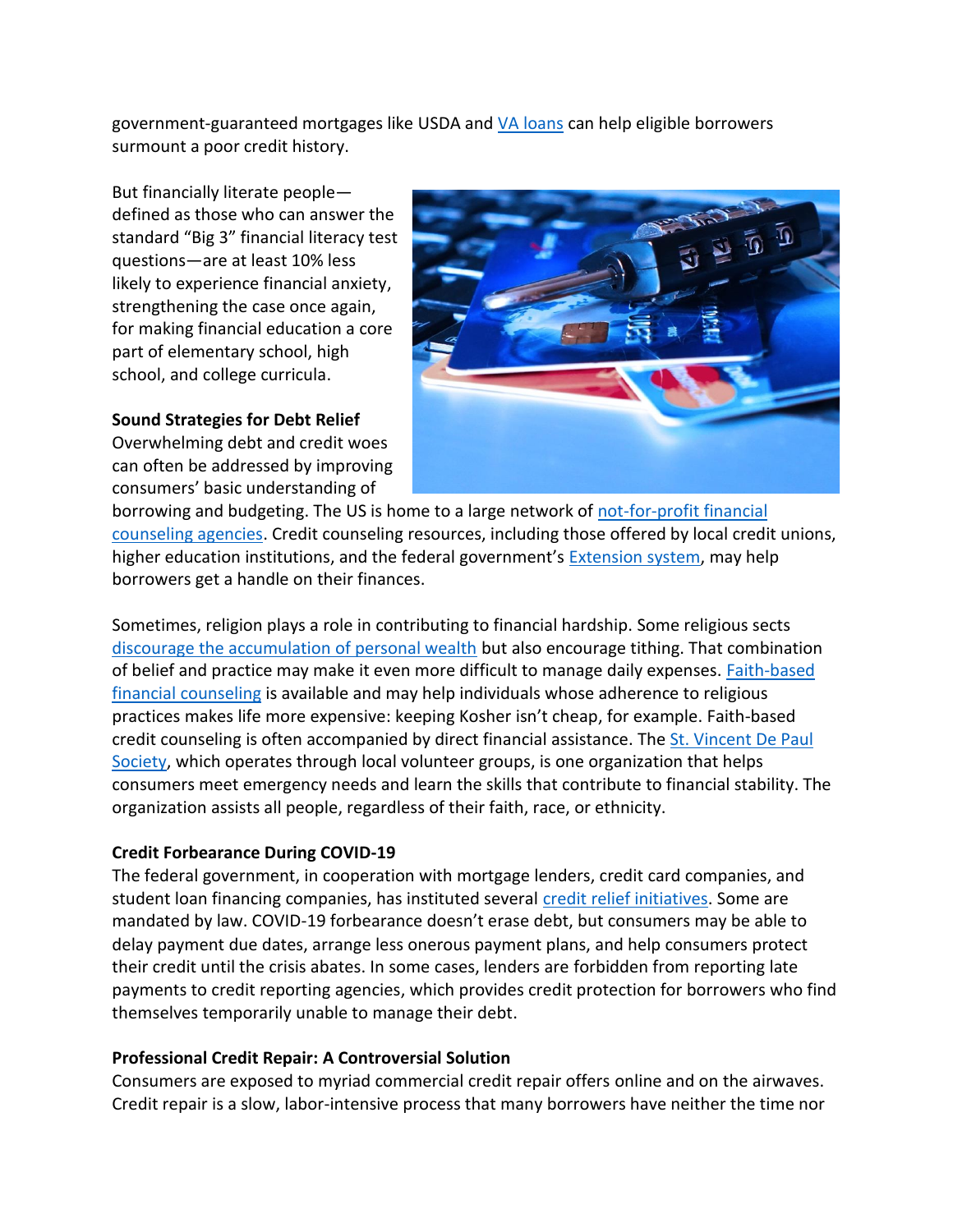the stomach to undertake independently. There are, of course, [reputable credit repair](https://money.com/best-credit-repair-companies/) companies out there. But the industry is tainted by scammers who take consumers' money, promise the world, and deliver little. Consumers should be on the lookout for these common indicators that a company is less than reputable:

- No company can legally remove legitimate negative remarks on your credit report. A credit repair company that promises it can remove a bankruptcy from your report is flatout lying, for example.
- Unscrupulous credit repair companies that say they can create a "new credit identity" for you are extra-bad news. They may provide you with a substitute social security or EIN number and advise you to apply for new credit with it. That's another illegal practice that may even involve you in identity theft, a federal crime punishable by up to 15 years in prison.
- Credit repair companies that advise you to dispute accurate items on your credit report are asking you to commit fraud. You may face criminal charges if you follow their counsel.
- Beware of credit repair companies that advise you not to contact credit reporting bureaus directly. That's a signal that they're doing something they don't want you to know about.

By contrast, legitimate credit repair companies want you to understand your rights. They will provide you with a Consumer Credit File Rights



document. While they may charge you a service startup fee, they will not request you to pay for ongoing services up front. They will make their pricing clear from the get-go and allow you to cancel service at any time without penalty. And they'll provide you with monthly summaries of actions they take on your behalf and periodic progress reports.

GFLEC is an organization you can count on to provide objective, research-based information on current economic trends and issues and [financial education](https://gflec.org/education/) resources. Whether you're a consumer trying to improve your financial position or an organization dedicated to teaching consumers financial literacy skills, [join our community](https://gflec.org/contact/) for regular updates on issues affecting you and advice that can help your reach your goals.